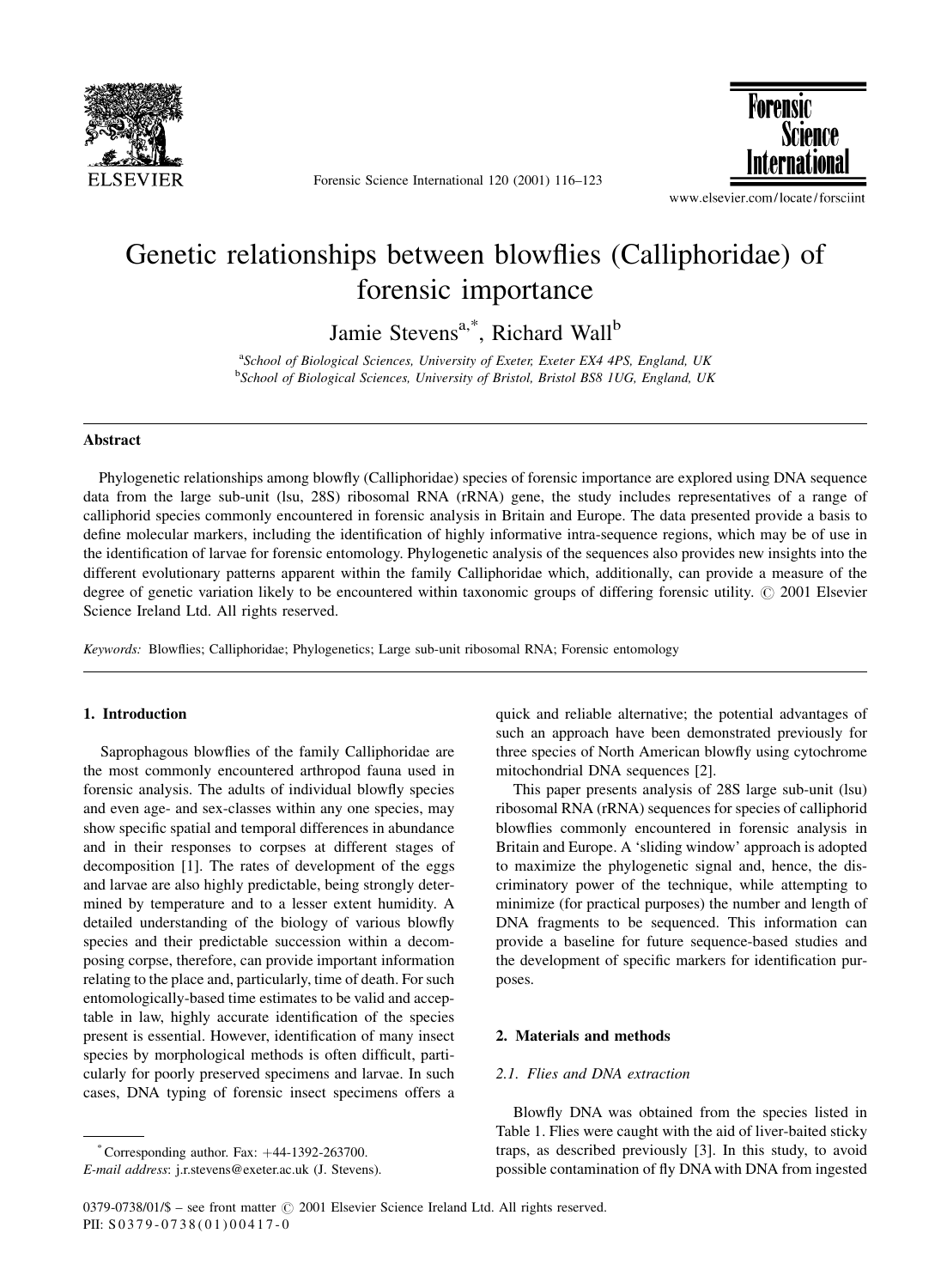Table 1

Specimen details: identity, origin and 28S rRNA sequence accession numbers

| Specimen                                     | Sub-family    | Collection location              | Date | Accession<br>number |  |
|----------------------------------------------|---------------|----------------------------------|------|---------------------|--|
| Family Tachinidae                            |               |                                  |      |                     |  |
| Tachina grossa (Linnaeus)                    |               | Dartmoor, Devon, UK              | 1999 | AJ300130            |  |
| Family Calliphoridae                         |               |                                  |      |                     |  |
| Calliphora vicina Robineau-Desvoidy          | Calliphorinae | University of Bristol Colony, UK | 1995 | AJ300131            |  |
| Calliphora vicina (Australia)                |               | Adelaide, SA, Australia          | 1998 | AJ300132            |  |
| Calliphora vomitoria (L.)                    |               | Slapton Ley, Devon, UK           | 1999 | AJ300133            |  |
| Calliphora vomitoria (USA)                   |               | Sonoma, California, USA          | 2000 | AJ300134            |  |
| Cynomya mortuorum (L.)                       |               | Durham, Co. Durham, UK           | 1999 | AJ300135            |  |
| Lucilia illustris (Meigen)                   | Luciliinae    | Langford, Somerset, UK           | 1994 | AJ300136            |  |
| Lucilia ampullacea Villeneuve                |               | Langford, Somerset, UK           | 1994 | AJ300137            |  |
| Lucilia caesar (L.)                          |               | Langford, Somerset, UK           |      | AJ300138            |  |
| Lucilia sericata (Mg.)                       |               | Langford, Somerset, UK           | 1994 | AJ300139            |  |
| Lucilia sericata (Denmark)                   |               | Hilerod, Sjelland, Denmark       | 1994 | AJ300140            |  |
| Lucilia sericata (USA)                       |               | Los Angeles, California, USA     | 1994 | AJ300141            |  |
| Protophormia terraenovae (Robineau-Desvoidy) | Chrysomyinae  | Exeter, Devon, UK                | 1999 | AJ300142            |  |

protein, gut parasites or eggs, only the thoracic flight muscle of flies was used as a source of DNA. However, in practical application, if only other chitinous tissues (e.g. legs) are available, an additional digestion with chitinase may be performed prior to commencing DNA extraction, a previous study [4] describes procedures for processing individual fly tissues (i.e. head, legs, thorax).

High quality DNA was extracted, as total nucleic acid, by the cetyl trimethyl ammonium bromide (CTAB) method [4] and, latterly, by a salt extraction method [5]. Between 1000 and 4000 ng of DNA was obtained separately from individual flies. The yield and quality of DNA extracted from field caught flies was assessed on a 1% Tris-borate/EDTA (TBE) agarose gel prior to PCR amplification of the 28S rRNA gene. Samples (2 µl of total nucleic acid) were run against 10 µl of heat denatured ( $65^{\circ}$ C, 5 min) Lambda Hind III marker. The intensity of the upper band of high molecular weight in the sample DNA was then compared with the 4.36 kb marker band which contained approximately 0.1 µg DNA; this allowed the DNA yield of each sample to be assessed readily. The discreteness of the high molecular weight band and the degree of streaking in each sample lane provided a measure of DNA quality; RNA appeared as an indiscrete broad band near the bottom of the gel.

## 2.2. Phylogenetic marker

The Isu rRNA gene was selected as the marker for this study. Its inherently diverse rates of genetic evolution facilitate its use across a broad phylogenetic range, so that it is suitable for elucidating both higher (older) evolutionary relationships and, by analysis of the divergent 'D' domains, relationships between more recently diverged species [6]. Indeed, over the course of numerous studies the rRNA genes have become the marker of choice for evolutionary analyses of a broad range of organisms, for example [7].

## 2.3. Choice of outgroup

Definition of the family Calliphoridae and its component sub-families has undergone numerous revisions, for example [8–12]. However, its distinctness from and relationships with the sister families Tachinidae and Sarcophagidae are now generally well accepted, see [12]. Hence, the tachinid, Tachina grossa, was used as an outgroup in the current study.

#### 2.4. PCR amplification and DNA sequencing

A fragment of 2.2 kb spanning the D1-D7 regions of the 28S Isu rRNA gene was amplified from 13 species/strains of blowflies (Table 1) by PCR using conserved primers as published [13-15] (Table 2). The 2.2 kb fragment was amplified in two overlapping sections of approximately  $0.8$  kb  $(D1-D2)$  and  $1.45$  kb  $(D3-D7)$ , giving an overlap of  $\sim$ 50 bp to facilitate sequence assembly.

PCR amplification mixtures (25 µl volume) were prepared as follows: 50 ng template DNA, reaction buffer (final concentration 75 mM Tris-HCl (pH 9.0), 20 mM (NH<sub>4</sub>)<sub>2</sub>SO<sub>4</sub>, 0.01% TWEEN-20, 1.5 mM MgCl<sub>2</sub>; Hybaid-AGS), dNTP mix at a final concentration of 0.2 mM per dNTP, 2  $\times$ primers at a final concentration of 2 µM, 1 U of AGSGold DNA polymerase (Hybaid UK), sterile water to a final volume of 25 µl. Amplification reactions were performed in a Hybaid thermal cycler for an initial denaturation step of 94°C for 3 min, followed by 30 cycles of 94°C for 30 s, 55°C for 30 s and  $68^{\circ}$ C for 1 min (D1-D2 fragment)/1 min 30 s (D3-D7 fragment), followed by a final elongation step of  $68^{\circ}$ C for 15 min.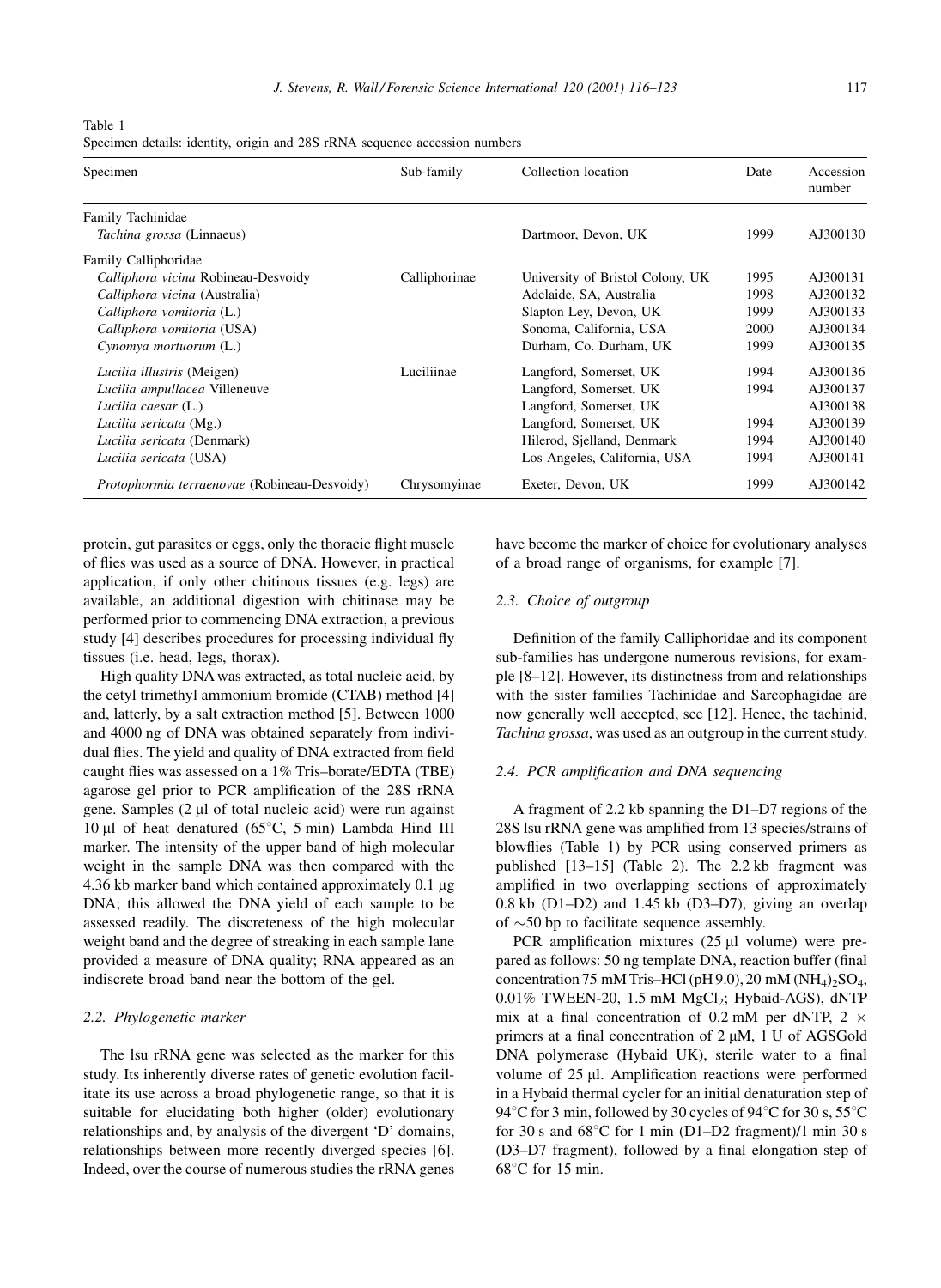Table 2

| Amplification and sequencing primers for 28S rRNA regions D1- |  |  |  |  |
|---------------------------------------------------------------|--|--|--|--|
| D7                                                            |  |  |  |  |

| $D1-D2$ fragment                                          |
|-----------------------------------------------------------|
| Amplification primers                                     |
| D1.F: 5'-CCCCCTGAATTTAAGCATAT-3' (20-mer) <sup>a</sup>    |
| D2.R: 5'-GTTAGACTCCTTGGTCCGTG-3' (20-mer) <sup>b</sup>    |
| Internal sequencing primers                               |
| D1.R: 5'-CTCTCTATTCAGAGTTCTTTTC-3' (22-mer) <sup>a</sup>  |
| D2.F: 5'-GAGGGAAAGTTGAAAAGAAC-3' (20-mer) <sup>c</sup>    |
| D3-D7 fragment                                            |
| Amplification primers                                     |
| D3-5.F: 5'-GACCCGTCTTGAAACACGG-3' (19-mer) <sup>d</sup>   |
| D7.R: 5'-CGACTTCCCTTACCTACAT-3' (19-mer) <sup>a</sup>     |
| Internal sequencing primers                               |
| D3-5.R: 5'-TTACACACTCCTTAGCGGA-3' (19-mer) <sup>d</sup>   |
| D3-5.486.R: 5'-TCGGAAGGAACCAGCTACTA-3' (20-               |
| $mer)$ <sup>e</sup>                                       |
| D3-5.742.F: 5'-TCTCAAACTTTAAATGG-3' (17-mer) <sup>d</sup> |
| D7.F: 5'-GACTGAAGTGGAGAAGGGT-3' (19-mer) <sup>a</sup>     |
| <sup>a</sup> Modified from [14].                          |
| $b$ From [13].                                            |

 $c$  Modified from [13].

<sup>d</sup> Modified from [15].

 $e$  From [15].

PCR products were separated by electrophoresis in 0.5% TBE agarose gels, stained with ethidium bromide and visualized under UV-illumination. The products of 4-8 separate PCR reactions per specimen were excised from the gel with a clean scalpel and pooled prior to purification with Sephaglas BP beads (Amersham Pharmacia Biotech). The pooling of amplicons reduces (dilutes) the possibility that random PCR amplification errors in individual reactions are carried forward and sequenced; in addition, all output traces from automated sequencing (see below) were checked for possible hybrid sites and ambiguities.

Fragments were sequenced in both directions at 350– 500 bp intervals, depending on the location of suitable primer sites, using the four original amplification primers and six additional internal primers (Table 2; [13-15]). Between 30 and 90 ng of pooled, purified template were used per sequencing-PCR reaction; reactions were run on a Perkin-Elmer ABI 377 automated sequencer. A consensus sequence was assembled from the individual internal primer sequences for each specimen using the program AutoAssembler (ABI).

#### 2.5. Sequence alignment

All sequences were aligned using the program Clustal W [16], before final adjustments were made by eye. Hypervariable sites (32), where nucleotide changes were saturated and regions where it was not possible to produce a single reliable alignment across all taxa, were excluded from the

analysis. The alignment analyzed initially included 2148  $(2180 - 32)$  nucleotide positions (np) and is available on request from JRS.

## 2.6. Phylogenetic analysis

Phylogenetic analyses were performed using the program PAUP<sup>\*</sup> [17]. Bootstrapped maximum parsimony analyses of 12 Calliphoridae and one Tachinidae 28S lsu rRNA sequences were performed with 100 replicates. The relatively limited number of taxa included allowed the use of the exhaustive branch and bound search strategy to find the most parsimonious tree(s). The default options of PAUP were used: initial upper bound computed stepwise; only minimal trees kept; addition sequence  $=$  furthest; zero length branches collapsed.

Maximum-likelihood analysis was also performed; starting trees were derived by both parsimony and neighbour-joining. Transition/transversion ratios were estimated from the data in preliminary runs and then set for full analyses.

The program MacClade [18] was used to explore the distribution of phylogenetically informative characters (nucleotide changes) within trees. The 'character steps' option within the 'chart' menu was used to map the sites along the length of the D1-D7 fragment of the 28S lsu rRNA gene. The informative regions identified were used as the basis for subsequent assessments of the forensic utility of 200–310 bp sub-sections of the 28S rRNA gene.

# 3. Results

#### 3.1. Phylogenetic analysis

Parsimony analysis of the 2148 aligned nucleotides yielded 46 informative characters and produced six equally parsimonious trees (length  $= 97$ ). The analysis yielded two basic tree forms which differed in their arrangement of clades corresponding to sub-families (Fig. 1). In Fig. 1a the arrangement of sub-family clades [[Calliphorinae, Luciliinae] Chrysomyinae] received 47.0% bootstrap support ( $\bigstar$ node), while in Fig. 1b, an alternative topology which grouped the sub-families as [[Calliphorinae, Chrysomyinae] Luciliinae] obtained 50.6% bootstrap support ( $\bigstar$  node); the third possible topology [[Chrysomyinae, Luciliinae] Calliphorinae] was not represented amongst the most parsimonious trees and received <5% support.

Given the conflicting and approximately equally well supported topologies recovered, a bootstrapped parsimony consensus tree was constructed (Fig. 1c). This tree provides strong support for the integrity of the three sub-families of Calliphoridae included in this study (>96% bootstrap) and for a high degree of relatedness between non-sericata *Lucilia* sp. (90% bootstrap). The analysis also indicates a degree of intra-specific genetic variation in Calliphora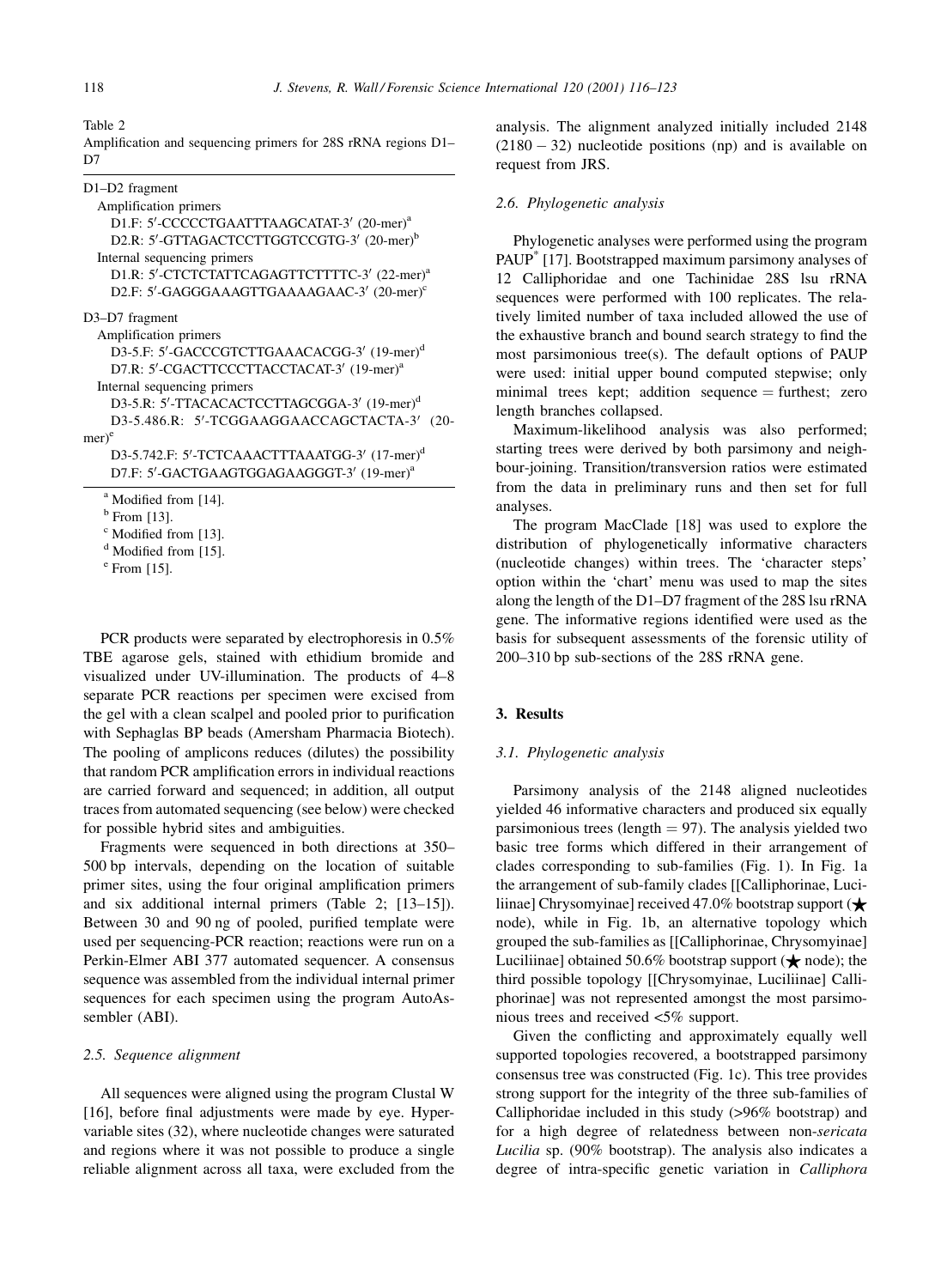





Fig. 1. Phylogenetic trees contructed by maximum parsimony analysis of 2148 aligned nucleotides. Trees (a) and (b) summarize the two forms of the six equally parsimonious trees (length  $= 97$ ) recovered. In tree (a) the relationship of sub-family clades is [[Calliphorinae, Luciliinae] Chrysomyinae], while in tree (b) the alternative topology [[Calliphorinae, Chrysomyinae] Luciliinae] is presented. See text for details of bootstrap values at critical  $(\bigstar)$ nodes. The bootstrapped (100 repetitions) maximum parsimony consensus tree is presented in (c); nodes receiving bootstrap support below 50% are shown as polytomies.

vomitoria (C. vomitoria) across wide geographical areas, and provides evidence of the genetic similarity of Cynomya mortuorum and Calliphora vicina at this gene; the implications of these findings for using molecular approaches to distinguish these flies for forensic purposes are discussed (see below).

Maximum-likelihood analysis (not shown) confirmed the results of the parsimony analysis, with the most likely tree  $\ln L = 3554.59$ ) having the same basic topology as Fig. 1a; otherwise, only minor variations in the positions and branching order of certain terminal taxa were apparent (irrespective of starting tree). All parameters were estimated from the data in preliminary runs and then set for the full analysis; base frequencies were unequal and the HKY85 two parameter model was selected, transition/transversion ratio = 0.6800, gamma-distribution shape parameter for variable sites  $= 0.0688$ ; starting trees were derived by both parsimony and neighbour-joining.

#### 3.2. Identification of informative regions

The distribution of phylogenetically informative characters (nucleotide changes which correspond to steps on a tree) was explored in MacClade. In the absence of a single most parsimonious tree, trees with the highest likelihood score  $\ln L = 3554.64$ ) were analyzed. The resulting chart (Fig. 2) shows that 39 informative characters (i.e. 85% of those included in the full analysis) are localized in two distinct regions of the gene fragment, between nucleotide positions: 511-710 and np: 1521-1830. Such short, discrete regions provided they yield sufficient phylogenetic signal to reliably differentiate taxa - are obvious candidates for forensic identity markers. The suitability of these 'short' regions for this task was explored further (see below).

The overall absolute nucleotide differences between taxa are summarized in a matrix (Table 3), where it can be seen that absolute character differences do not always equate to informative differences, e.g. C. vomitoria (USA).

#### 3.3. Analysis of 'short' sub-regions within the 28S gene

# 3.3.1. Analysis of sub-regions np: 511-710 and np:  $1521 - 1830$

Analysis of these two short (200 and 310 bp) regions included 483 characters, of which 39 were phylogenetically informative. As in the full analysis (2148 characters), six equally parsimonious trees were recovered (length  $= 74$ ) which, as before, yielded two basic tree forms differing in their arrangement of clades corresponding to sub-families (see Fig. 1a and b). Moreover, while some differences (reduction) in relative branch lengths were apparent in the reduced data trees, the branching structure of the six trees was identical to that produced in the full analysis. This result indicates that analysis of these regions alone is sufficient for reliable phylogenetic identification of blowflies of forensic importance.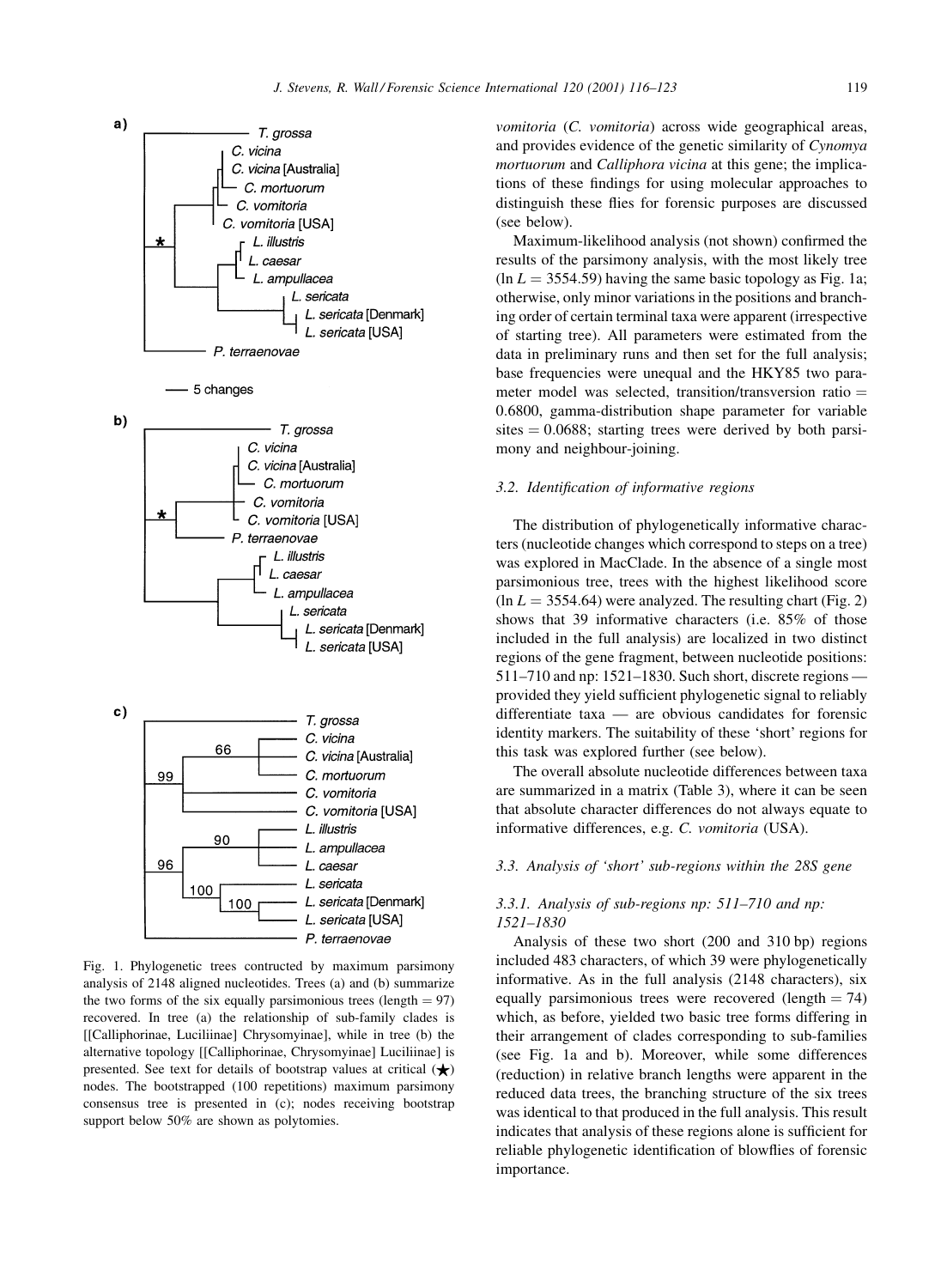

Fig. 2. Diagram showing the distribution of phylogenetically informative sites (as determined from the phylogenetic trees constructed in Fig. 1) across the D1-D7 fragment of the 28S rRNA gene.

## 3.3.2. Analysis of sub-region np: 511-710 only

Analysis of the 200 bp np: 511-710 region included 200 characters, of which 22 were informative. Two equally parsimonious trees were recovered (length  $=$  40), both of which, apart from some loss of definition at the most terminal branches and, thus, within sub-families, were of the same basic topology (Fig. 3a) as that presented in Fig. 1a; the three sub-families were identified unequivocally (>76% bootstrap) and the distinction between Lucilia sericata (L. sericata) and non-sericata Lucilia species was

Table 3

Distance matrix of nucleotide differences in the D1-D7 region of the 28S rRNA gene in blowflies

|    |                               | 1  | 2            | 3  | 4  | 5  | 6  | 7  | 8  | 9  | 10 | 11       | 12 | 13 |
|----|-------------------------------|----|--------------|----|----|----|----|----|----|----|----|----------|----|----|
|    | Tachina grossa                |    |              |    |    |    |    |    |    |    |    |          |    |    |
|    | Calliphora vicina             | 42 |              |    |    |    |    |    |    |    |    |          |    |    |
| 3  | Calliphora vicina (Australia) | 42 | $\mathbf{0}$ |    |    |    |    |    |    |    |    |          |    |    |
| 4  | Calliphora vomitoria          | 42 | 3            | 3  |    |    |    |    |    |    |    |          |    |    |
| 5  | Calliphora vomitoria (USA)    | 40 | 2            | 2  | 3  |    |    |    |    |    |    |          |    |    |
| 6  | Cynomya mortuorum             | 45 | 3            | 3  | 6  | 5  |    |    |    |    |    |          |    |    |
|    | Lucilia illustris             | 44 | 24           | 24 | 23 | 22 | 27 |    |    |    |    |          |    |    |
| 8  | Lucilia ampullacea            | 43 | 26           | 26 | 25 | 24 | 29 | 4  |    |    |    |          |    |    |
| 9  | Lucilia caesar                | 43 | 23           | 23 | 22 | 21 | 26 |    | 3  |    |    |          |    |    |
| 10 | Lucilia sericata              | 47 | 36           | 36 | 37 | 34 | 39 | 21 | 19 | 20 |    |          |    |    |
| 11 | Lucilia sericata (Denmark)    | 50 | 37           | 37 | 38 | 37 | 36 | 24 | 22 | 23 | 3  |          |    |    |
| 12 | Lucilia sericata (USA)        | 50 | 37           | 37 | 38 | 37 | 36 | 24 | 22 | 23 | 3  | $\Omega$ |    |    |
| 13 | Lucilia terraenovae           | 38 | 21           | 21 | 22 | 21 | 24 | 31 | 32 | 30 | 37 | 38       | 38 |    |
|    |                               |    |              |    |    |    |    |    |    |    |    |          |    |    |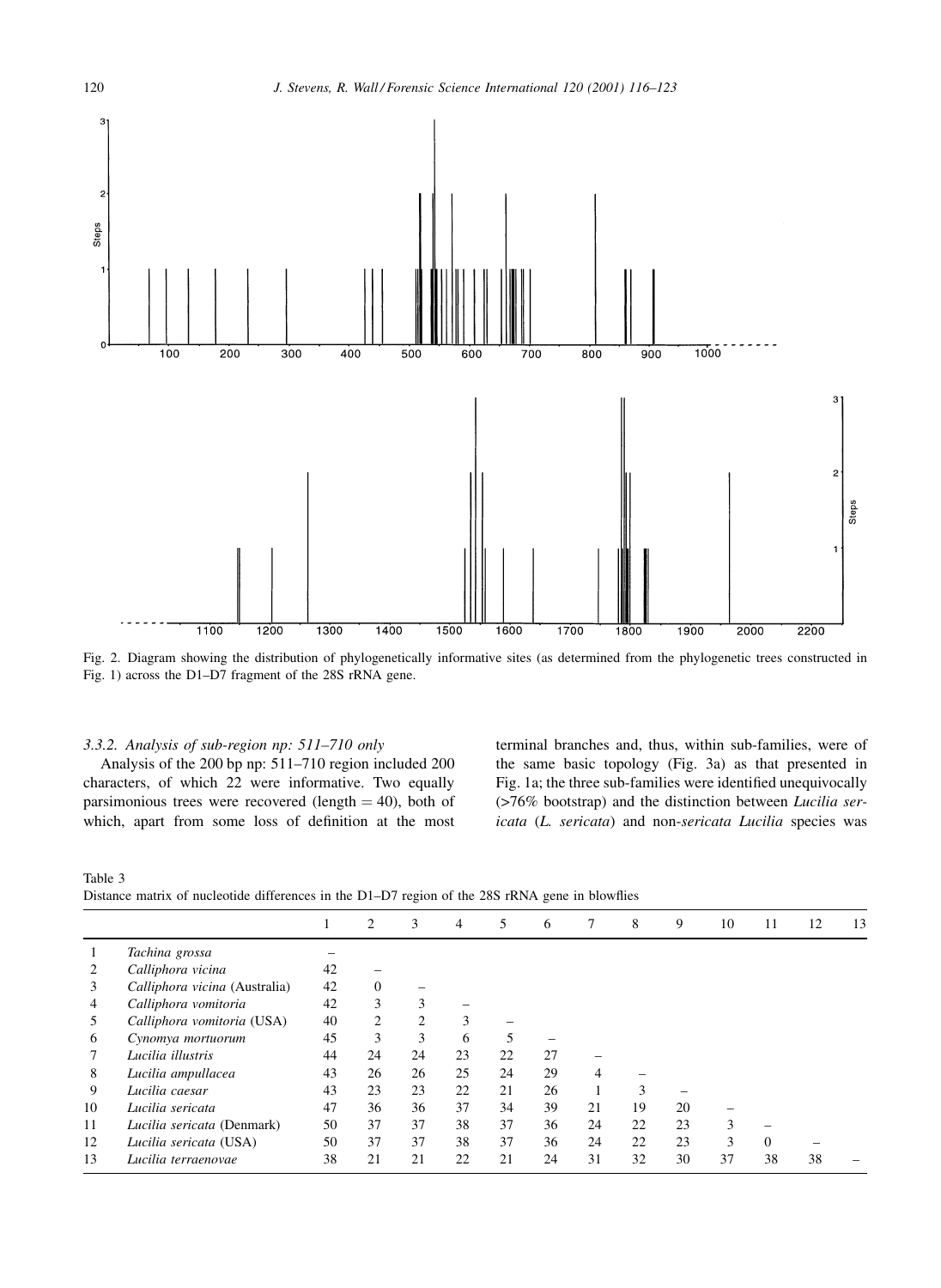



Fig. 3. Phylogenetic trees based on the 'short' informative subregions identified within the 28S rRNA gene. Tree (a) represents a consensus of the two equally parsimonious trees recovered  $(length = 40)$  from analysis of the 200 bp np: 511–710 region (see Fig. 2). Tree (b) is the single most parsimonious tree recovered  $(length = 31)$  from analysis of the 310 bp np: 1521-1830 region (see Fig. 2). See text for further details.

maintained. This result suggests that analysis of this single region may be sufficient for reliable phylogenetic blowfly identification.

#### 3.3.3. Analysis of sub-region np: 1521-1830 only

Analysis of the 310 bp np: 1521-1830 region included 283 characters, of which 17 were informative. A single most parsimonious tree was recovered (length  $= 31$ , Fig. 3b), which, while of a similar form to Fig. 1b, did not unequivocally identify sub-family Calliphorinae. Instead, Protophormia terraenovae (P. terraenovae) (Chrysomyinae) was placed integral to the Calliphorinae clade, indicating that, while bootstrap support for this apparent misclassification was low  $(54\%)$ , some specimens of C. vomitoria and P. terraenovae may not be unequivocally distinguished on the basis of this region alone.

### 3.4. Comparative rates of sequence evolution

The phylogenetic analysis (Fig. 1a and b) provides evidence of very different rates of evolution within the Calliphorinae and Luciliinae sub-family clades. Comparison of intra-family branch lengths suggests that, on the basis of these 28S rRNA gene sequences, rates of molecular evolution within the Luciliinae may be more than three times as fast as that within the Calliphorinae. Insufficient taxa from sub-family Chrysomyinae were included in the study for valid comparison.

## 4. Discussion

This study provides the first comprehensive molecularbased phylogenetic analysis of blowfly species of forensic importance within Britain and Europe. Variation in 28S rRNA gene sequences of 13 specimens places the two ubiquitous blowfly sub-families Calliphorinae and Luciliinae unequivocally in two distinct clades, both of which are reliably separated from *P. terraenovae*, the single representative of a third sub-family, Chrysomyinae.

On the basis of the 28S rRNA sequences analyzed, two distinct patterns of evolution are supported (Fig. 1a and b). The relationships supported in Fig. 1b [[Calliphorinae, Chrysomyinae] Luciliinae] agree with the classical morphologically-based phylogeny of blowflies [12], while the relationships defined in Fig. 1a [[Calliphorinae, Luciliinae] Chrysomyinae] suggest an alternative sequence of evolutionary events in which sub-family Chrysomyinae diverged earliest. Analysis of additional genes will be required to resolve this question. Within the genus *Lucilia*, our results support the findings of previous studies [19,20] and confirm the monophyly of the Lucilia ampullacea (L. ampullacea)/ Lucilia caesar (L. caesar)/Lucilia illustris (L. illustris) clade and their separation from L. sericata. Within the genus Calliphora, our data confirm the global genetic homogeneity of C. vicina and highlight previously unexplored inter-continental level variation within C. vomitoria.

For the purposes of the current study, it is important to note that (a) the three sub-families can be reliably distinguished on the basis of sequence data, and (b) that different patterns and levels of intra-specific and intra-sub-family sequence variation are apparent, which may have a bearing on the level of sequence variation accepted in sequences from unknown specimens for forensic typing.

#### 4.1. Sub-family identity

With the approach developed here, the sequences allow confident allocation of sub-family status to insect material. Clearly, the ability to distinguish between the Calliphorinae, Luciliinae and Chrysomyinae using molecular methods may have forensic value, particularly where small quantities of badly preserved insect material are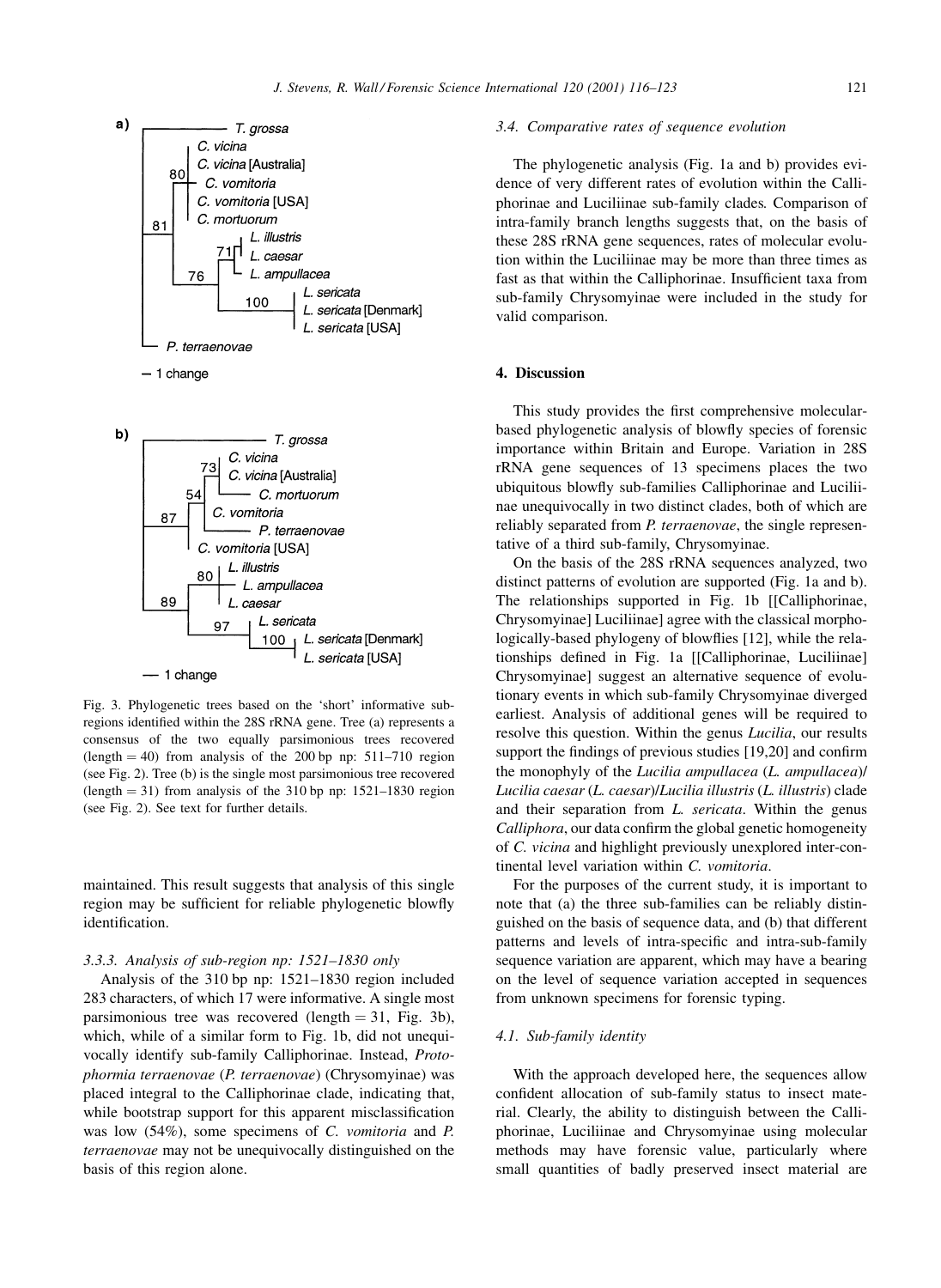recovered. Since the Calliphorinae and Luciliinae, for example, have strongly divergent habitat preferences, the distinction between these two groups of calliphorid is particularly valuable in helping to determine whether a corpse has been killed on site or moved there from another geographical location.

#### 4.2. Species identity

Within the Luciliinae and Chrysomyinae species level identification is possible for the majority of species using the 'short' sequence fragments (Fig. 3a and b) and for all species using the full D1-D7 28S rRNA fragment (Fig. 1; Table 3). Only L. illustris and L. caesar require more than 'short' sequence analysis for establishing definitive identification, while L. sericata exhibits notable intra-specific variation within sub-region np: 1521–1830 which, with appropriate calibration, may potentially serve a useful role in localized specimen identification. P. terraenovae is readily identified using the 'short' sequence from sub-region np: 511-710 (Fig. 3a), although, its classification is ambiguous if subregion np: 1521–1830 only is used (Fig. 3b). Specimens of Calliphora sp. and Cynomya sp. require full D1-D7 fragment analysis for definitive identification and the genetic heterogeneity of C. vomitoria cannot be discounted when the possible presence of this species is anticipated; evidently, further refinement of these techniques, to allow species and sub-species-specific resolution of all groups of forensic importance, is required to allow the use of molecular sequence markers to be fully realized.

The forensic utility of any method will also be dependent on a number factors, of which the most important may be accuracy, speed and cost. The technical accuracy of DNA sequence analysis is now well documented and appropriate choice of specific primers can readily circumvent common criticisms concerning problems of bacterial and other forms of DNA contamination. DNA extraction, PCR amplification of target fragment(s), particularly high copy number genes such as rRNA sub-units and sequencing, is routinely completed in less than 48 h, particularly where short, definitive fragments can be identified and, thus, sequenced in one run, for example the definitive 200 bp np: 511-710 region. Similarly, the cost to double strand sequence such a short fragment is less than US\$ 25. Hence, this study suggests that short well-conserved rRNA-based markers such as the 28S np: 511-710 region may provide the basis for a reliable, quick and inexpensive molecular marker for the identification of forensically important blowflies.

#### Acknowledgements

We are grateful to the following for help with the collection of blowfly specimens: J. Shears, L. Davies, J. Wallman, D. Gross, P. Holter, P.M. Stevens, L. Deegan-McGraw, and J. Wells and N. Wyatt for helpful comments on an earlier draft of the manuscript and K.G.V. Smith for verifying taxonomic details. The financial support of the Wellcome Trust and the Royal Society is gratefully acknowledged; JRS is funded by a Wellcome Trust Biodiversity Fellowship (Grant No. 050808/Z/97/Z).

# **References**

- [1] K.G.V. Smith, A Manual of Forensic Entomology, The British Museum (Natural History), London and Cornell University Press, London, 1986, pp. 204.
- [2] F.A.H. Sperling, G.S. Anderson, D.A. Hickey, A DNA-based approach to the identification of insect species used for postmortem interval estimation, J. Foren. Sci. 39 (1994) 418-427
- [3] J. Stevens, R. Wall, Species, sub-species and hybrid populations of the blowflies Lucilia cuprina and Lucilia sericata (Diptera: Calliphoridae), Proc. R. Soc. London, Ser. B 263 (1996) 1335-1341.
- [4] J. Stevens, R. Wall, The use of random amplified polymorphic DNA (RAPD) analysis for studies of genetic variation in populations of the blowfly *Lucilia sericata* in Southern England, Bull. Entomol. Res. 85 (1995) 549-555.
- [5] S.M. Aljanabi, I. Martinez, Universal and rapid salt-extraction of high quality genomic DNA for PCR-based techniques, Nucl. Acids Res. 25 (1997) 4692-4693.
- [6] A. Larson, Evolutionary analysis of length-variable sequences: divergent domains of ribosomal RNA, in: M.M. Miyamoto, J. Cracraft (Eds.), Phylogenetic Analysis of DNA Sequences, Oxford University Press, New York, 1991, pp. 221-248.
- [7] M.L. Sogin, H.J. Elwood, J.H. Gunderson, Evolutionary diversity of eukaryotic small-sub-unit rRNA genes, Proc. Natl. Acad. Sci. U.S.A. 83 (1986) 1383-1387.
- [8] D.G. Hall, The Blowflies of North America, Thomas Say Foundation, Lafayette, Indiana, 1948, pp. 477.
- [9] R.W. Crosskey, A systematic revision of the Ameniinae (Diptera: Calliphoridae), Bull. Brit. Mus. Natl. Hist. (Entomol.) 16 (1965) 33-140.
- [10] G.E. Shewell, Calliphoridae, in: J.F. McAlpine, B.V. Peterson, G.E. Shewell, H.J. Teskey, J.R. Vockeroth, D.M. Wood (Eds.), Manual of Nearctic Diptera. 2. Monogr. Res. Br. Agric., Vol. 28, Ottawa, Canada, 1987, pp. 1133-1145.
- [11] K. Rognes, Blowflies (Diptera, Calliphoridae) of Fennoscandia and Denmark, Fauna Entomol. Scand. 24 (1991) 1- $272$
- [12] K. Rognes, The Calliphoridae (Blowflies) (Diptera: Oestroidea) are not a monophyletic group, Cladistics 13 (1997) 27-66.
- [13] A.R. Hoelzel, A. Green, Analysis of population-level variation by sequencing PCR-amplified DNA, in: A.R. Hoelzel (Ed.), Molecular Genetic Analysis of Populations: A Practical Approach, Oxford University Press, Oxford, 1992, pp. 159-187.
- [14] M. Friedrich, D. Tautz, Evolution and phylogeny of the Diptera: a molecular phylogenetic analysis using 28S rDNA sequences, Syst. Biol. 46 (1997) 674-698.
- [15] M. Friedrich, D. Tautz, An episodic change of rDNA nucleotide substitution rate has occurred during the